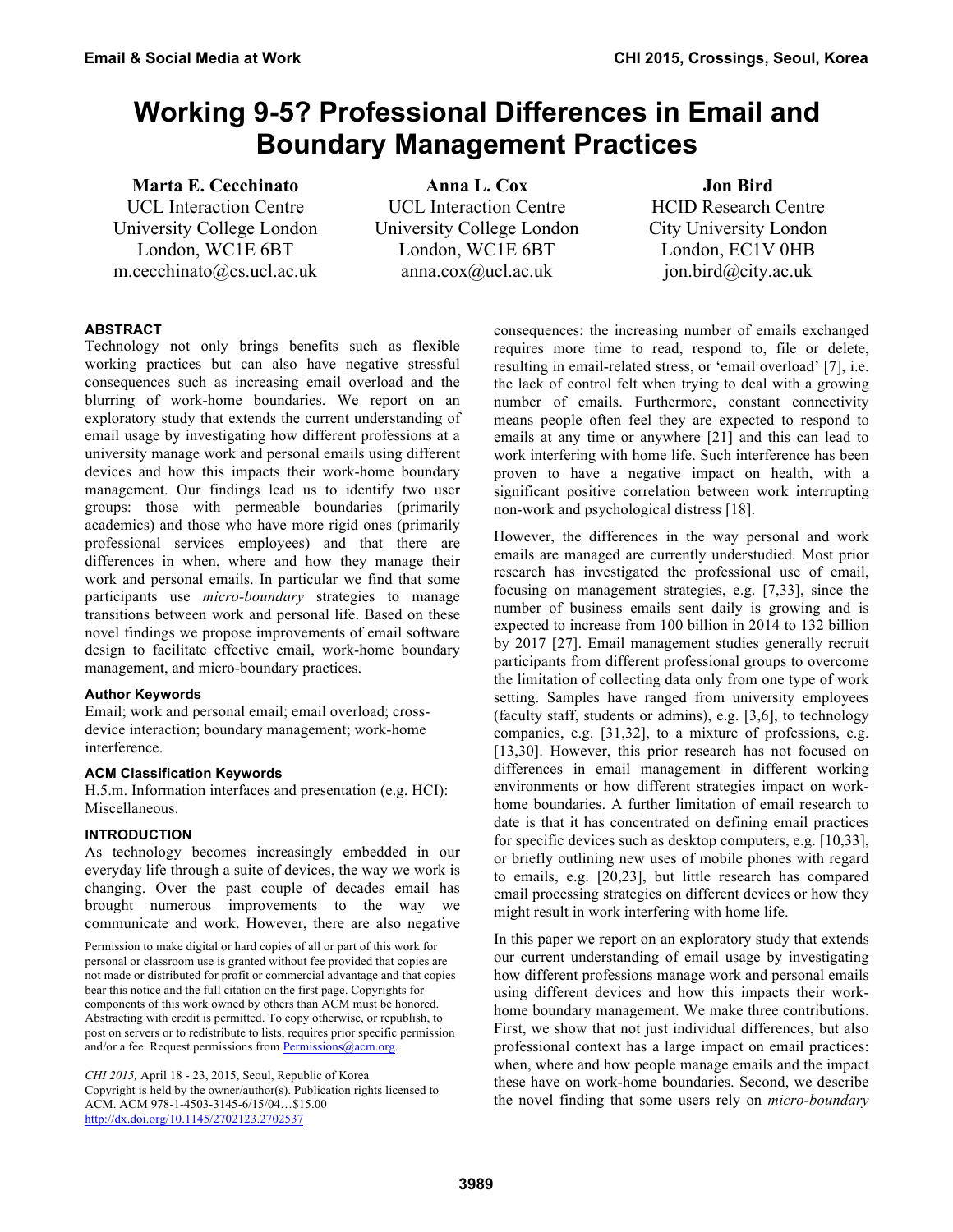email practices to support their transitions between work and personal life. These findings inform the third contribution, which are a set of recommendations to improve email software design to help users manage their email and work-home boundaries.

### **RELATED WORK**

In this section we present relevant research in the three strands of literature our study draws from, in order to highlight the following three gaps that inform our research questions:

- Differences in the ways professional groups use email is understudied, with only two studies [8,32] directly investigating such differences.
- There is still little understanding of how people specifically manage email across devices, and across work and personal accounts.
- There is a need for an increased understanding of how boundary management practices – a field that is less considered in human-computer interaction (HCI) – are applied to devices and email accounts.

### **Differences in Email Management Styles**

Findings in email management research are usually based on studies that have participants drawn from a variety of professional groups (academics, mixed professions and/or employees in the tech industry) to avoid bias. However, the studies do not typically contrast the email management practices of these diverse professional groups, implying there are no differences. One exception is found in Dearman et al. [8]: their interview study compared computer science researchers from industry with those from academia. Differences in email practices between the two professional groups were not reported, but it was found that industry users had clearer boundaries between personal and work devices, suggesting that it is the working environment that influences people's boundary management practices.

### *Work Email*

Work email usage reflects both individual preferences and professional demands [6], and the level of seniority may have an impact [16]. Individual preferences include how often the user clears the inbox and files away emails, whether this is done automatically or manually and the frequency of occurrence [19]. Professional demands have been noticed when comparing managers with non-managers across 29 countries (n =13,877) [32]. Managers were found to have almost double the number of stored messages, and more than double the number of folders than non-managers, suggesting that job role partially accounts for the variance in filing style.

### *Personal Email*

Research has shown that work emails are managed differently to personal emails, i.e. communicating with friends and relatives, and with organisations such as schools and businesses [3,13]. Differences include the software used to check email (desktop vs. web client), the types of emails received, and the email management strategies employed.

To the best of our knowledge, only two studies have explicitly compared work and personal email practices across the same sample. In 2013, Grevet et al. [13] used a mixed methods approach, combining interviews with screenshots to measure the size of each participant's email inbox. They recruited 19 participants with diverse job titles who used Gmail for both their work and personal accounts. They demonstrated that even though work email has doubled in size over the years, personal email accounts were found to be 5 times bigger than work ones, especially for the number of unread messages. Despite this huge growth of exchanged emails, Rector and Hailpern [28] found that only 12.37% of emails are actually critical (i.e. too important to miss).

Capra et al. [3] conducted a survey-based study (n=596) with university employees (both academics and professional services employees) to look at usage patterns across personal and work email accounts. Their findings suggest that there are strong individual preferences in both contexts and that email is an important boundary management artefact. They argue that email can increase boundary permeation between work and personal life. Despite recognising their importance, Capra et al. do not investigate the role of mobile devices in managing the boundary between work and personal emails.

### **Cross-Device Interaction (XDI)**

Today, 58% of Americans own a smartphone and 89% use them to check emails [25]. However, the majority of email research focuses on how email is used on single devices such as desktop and laptop computers. As mobile technologies are becoming increasingly affordable and ubiquitous, workers have access to multiple devices (computers, smartphones, tablets). More research needs to investigate how email is managed across the suite of devices we now own and/or have access to. Research in email cross-device interaction (XDI) [29] is rather fragmented as it either looks at how users access and manage data across personal and work desktop computer/laptop devices, but not smartphones [8]; or how tasks are completed across computer and smartphone devices, without distinguishing between work and personal purposes [17].

Only two studies have reported the use of different devices to access emails: in [13] they were treated as anecdotes and hence not included in the analysis. However, a noteworthy study conducted in 2009 by Matthews et al. [20] directly explored how new generation phones like the iPhone 3G were used. They interviewed 21 members of a corporate research lab to uncover usage patterns. Even though they did not focus on cross-device interaction or specifically on email use, their results describe how smartphones were used in combination with computers. For example, their users preferred using their phone to triage messages in the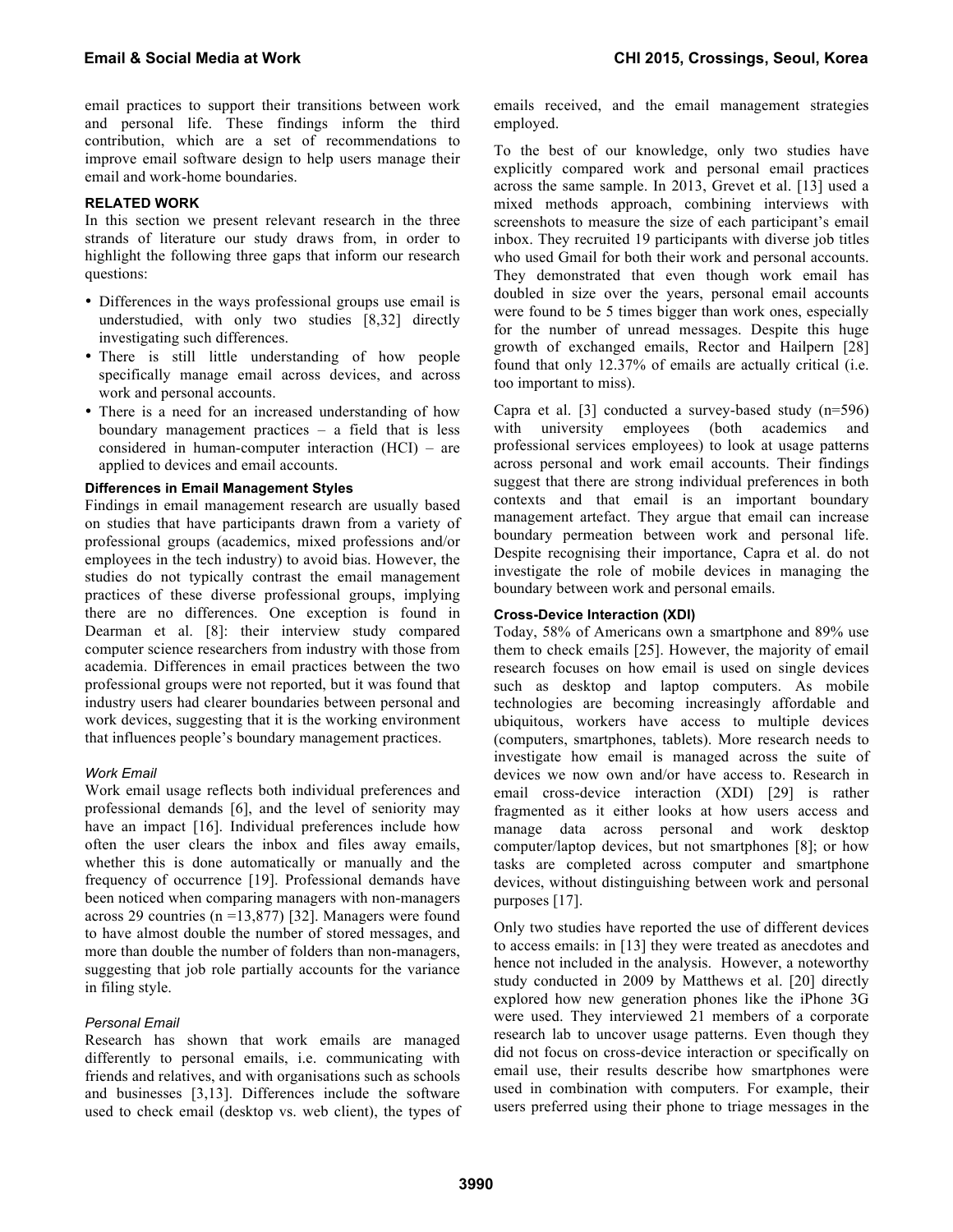inbox, while fully featured computers were used for reading and replying to emails. They also observed that smartphones were used to maintain awareness of information while away from a computer, e.g. checking for emails from remote collaborators. The ways in which people use mobile devices is evolving [9] and the usage scenario today looks very different from five years ago. Therefore we reconsider these findings in the context of today's use of mobile devices.

### **Boundary Management**

Academic interest in mobile email use is not just limited to the HCI field, but is also a focus in the work-home conflict and boundary management literature where mobile technologies are seen as a facilitator of increased spill-overs between personal and work domains. Such spill-overs occur when "*the strain produced by stressors in one domain provokes stressful situations in another domain*" ([12] p. 15). Boundaries between work and home can be conceptualised along an integration/segmentation continuum [22]. At one end of the continuum are individuals who tend to have work and home domains fully integrated, where 'home' and 'work' are "*one giant category of social existence, for no conceptual boundary separates its contents or meaning*" ([22] p.567). At the other end are those for whom work and home are perceived as two completely separate worlds. These two positions constitute extremes and people are typically somewhere in between. As a result, daily repeated shifts occur between the various roles one has in different domains (e.g. employee and parent). These shifts are known as "microrole transitions" [1] and an example of this is when a parent receives a phone call or email from their child's school whilst at work. People's email strategies partly define where they are positioned along the integrationsegmentation continuum [3].

We are interested in understanding how people use their email practices to create and maintain boundaries between work and non-work and how they handle cross-domain interruptions. This is especially important because interference between work and personal life is positively correlated with stress, particularly when work permeates non-work [18].

# **RESEARCH QUESTIONS**

Even though devices have been classified as being personal or work-related, or a mixture [8], there is still a lack of understanding about how users access and manage both personal and work emails across multiple devices, in particular mobile devices. We argue that there is a need for an updated view of mobile usage patterns, especially in the context of boundary management. There is also little evidence about how different professional groups manage emails within the same organisation, even though there are indications of its existence [32]. We argue that understanding current boundary practices in different groups is a crucial first step to finding effective ways of dealing with email overload. To address these gaps, we used semi-structured interviews and questionnaires to investigate the following research questions:

- 1)How do people manage personal and work email accounts across devices?
- 2)What are the boundary management strategies adopted for personal and work email accounts across devices?
- 3)Are there email and boundary management differences between two professional groups from the same organization?

### **METHOD**

Following [3,8,13,20] we took a qualitative approach to gain an in-depth understanding of participants' email practices. In particular, this study was designed as an extension of Capra et al. [3], who also recruited university participants, but builds on it in three novel ways: first, we take a more qualitative approach; second, we consider cross-device interaction; and third, we compare different professional groups. As a result, in May 2014 sixteen interviews with university employees were conducted in participants' offices and labs, lasting between 30 and 60 minutes. Questions explored participants' device usage patterns for managing email, their feelings towards emails in relation to work-home interference, and their email management practices, especially in relation to devices used to access emails while working and when not working. Participants were asked to bring along any device they used to access email as a prompt to facilitate contextual explanations. They were also asked if they were willing to share screenshots of their inboxes on their various devices, however only five participants agreed. Following the interviews, participants were asked to fill out two surveys: the first one included email overload measurement scales [7,14], whilst the second one included the Work-Life Indicator scale [18] to measure boundary management strategies. All but one participant completed both postinterview surveys. We report findings from the second survey to triangulate our interview data but results from the first survey are not reported in this paper.

# **Materials**

The Work-Life Indicator scale is comprised of five factors: Work Interrupting Non-Work (WINW), which measures one direction of boundary crossing; Non-Work Interrupting Work (NWIW), that measures the opposite direction of boundary crossing; Boundary Control (BC), which measures the perceived control over boundary crossing; Family Identity (FI), which measures the degree of identification with a family role; and Work Identity (WI) which measures the salience of an occupational career. The five factors capture different styles of managing the boundaries between work and non-work by identifying the relationship between cross-role interruption behaviour (WINW, NWIW), identity centrality (FI, WI), and perceived control of boundaries (BC). A total of 17 items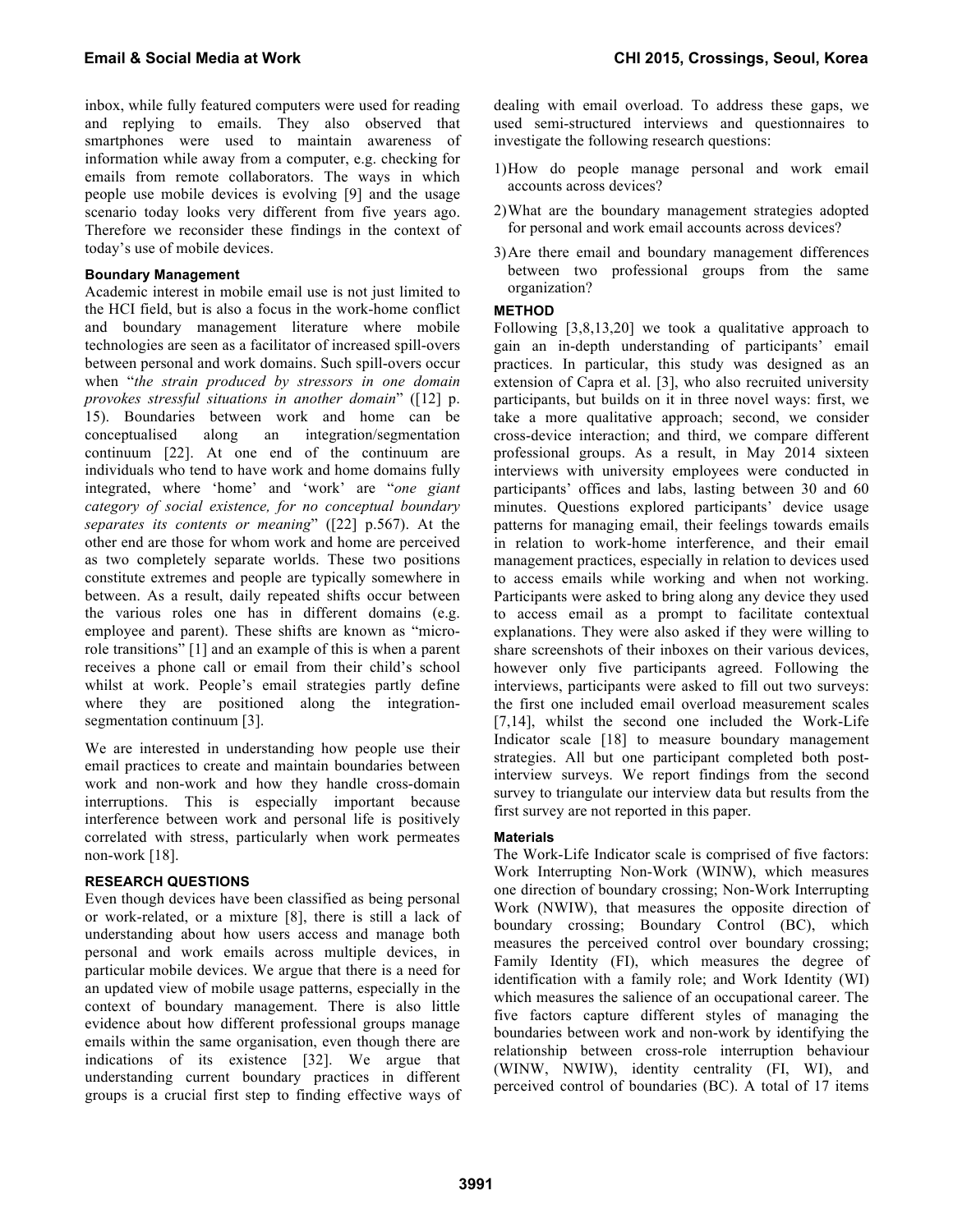are used to measure the factors, using a 5-point Likert scale, with 1=Strongly Disagree and 5=Strongly Agree.

### **Participants**

We recruited 16 participants from two professional groups at a single large university in London, UK. Our convenience sample included nine academic and seven professional services employees. Academics included research associates and assistants, a lecturer, and a teaching fellow. Professional services employees included a department manager, a human resources (HR) manager, library assistants, an assistant study coordinator, a personal assistant, and a public relations administrator. Fourteen participants were employed full-time, one had two part-time jobs within the same university and one was employed parttime. Two participants had an additional part-time job or were involved in volunteering. Ages ranged between 20 and 54, and 11 participants were female. All participants owned a smartphone with a data package (except for one who relied on Wi-Fi only) and had access to computers at home and at work. The sample was recruited using a recruitment website, posters, opt-in mailing lists and word-of-mouth. They received a total of £17 for taking part in the study.

### **Analysis**

Interview transcriptions were integrated with paper notes and the email inbox screenshots and analysed thematically [2]. The first level of analysis focused on email differences across devices and domains (work vs. personal). The second level looked at differences between professional groups and boundary management strategies across devices and email accounts. The Work-Life Indicator questionnaire data were analysed for differences between the professional groups.

### **FINDINGS**

### **Work-Life Indicator Questionnaire**

Results from the Work-Life Indicator questionnaire show a distinction in how the two professional groups manage boundaries between work and non-work. Figure 1 shows the mean scores for each professional group for each of the

five factors of the scale. There is a notable difference between the two groups regarding the extent to which they allow work to interrupt non-work: the academics score much higher on this value than the professional services staff, suggesting that their boundaries are more permeable. Mann-Whitney tests showed a significant difference (*z*=- 2.04, *p*=0.04) between professional services participants and academics for WINW. On average academics experienced greater WINW (M=3.62, SE=0.31) than professional services staff  $(M=2.33, SE=0.43)$  and this represents a large-sized effect (*r*=0.53). The difference between the two professional groups was not significant for NWIW (*z*=-0.41, *p*>0.05); FI (z=-0.89, *p*>0.05); WI (z=- 1.37, *p*>0.05); nor for BC (z=-1.36, *p*>0.05).

This analysis provides evidence to suggest that there is a significant difference between the two professional groups in terms of how they manage their cross-role interruptions. Boundary theory suggests it is unlikely that profession is the only factor of influence and that personal preferences play a large role in the extent to which people are willing to allow their work to interrupt their non-work time [1] and this might affect their use of technology [24]. The interview data supports this and provides evidence that, in addition to professional differences, individual preferences also play a role in boundary management styles. We also find evidence that people use their devices and digital systems to create boundaries between work and non-work.

### **Boundary Management Styles Between Professions**

We identified differences between the two professional groups in the way they perceive their job and therefore handle their work email outside office hours. Professional services participants were not required to take emails outside office hours, and some were not even allowed to.

*"I'm quite fortunate in that my work doesn't require me to take it home and I've never been in the situation where I would need to check it outside of working hours until now." –* P12, Female, Professional Services worker (PS).



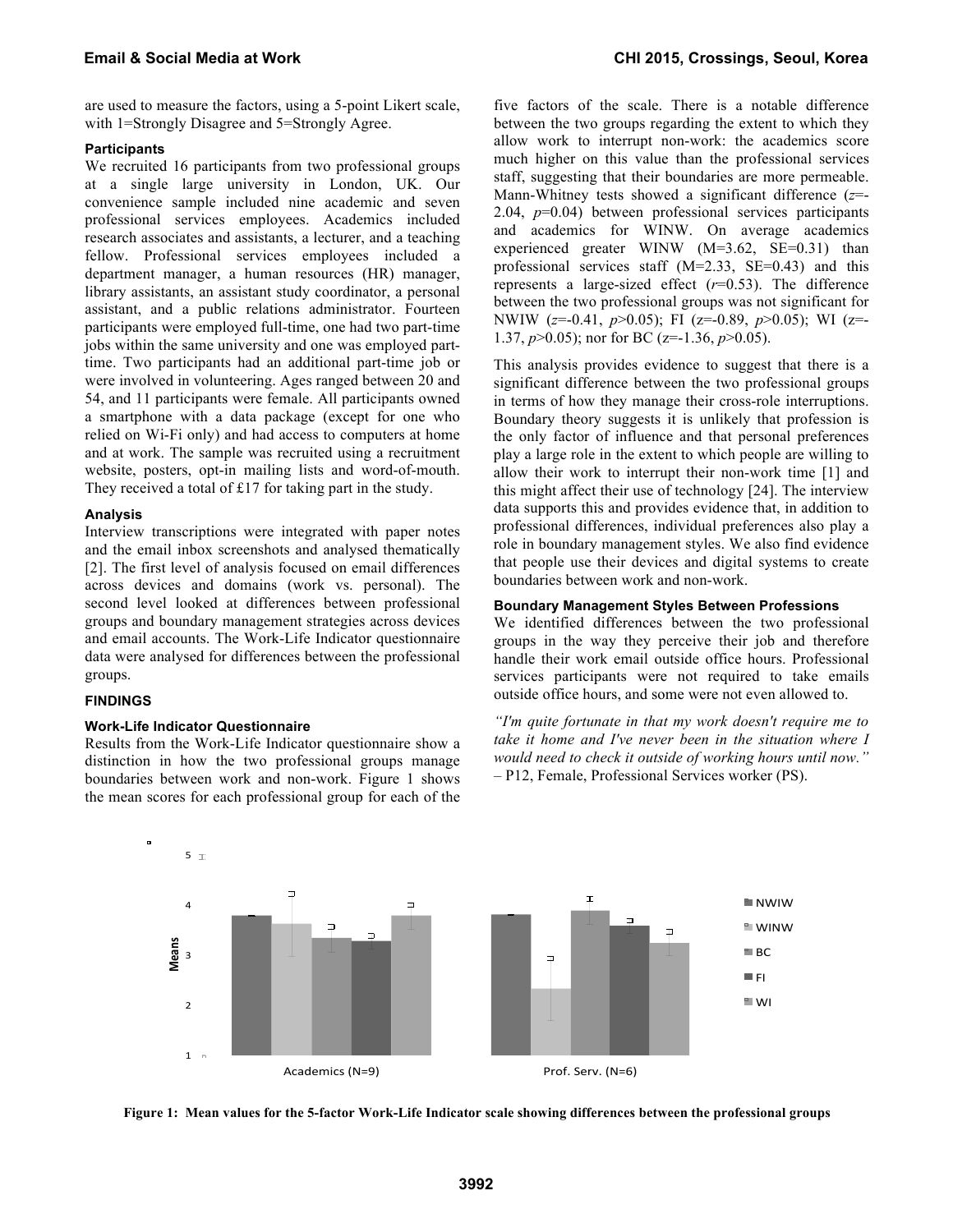Professional services participants occasionally checked their work emails during weekends or holidays as a way of maintaining awareness. Similarly, they checked their personal email accounts whilst at work, but as P13 explains, it was not viewed as a completely legitimate practice:

*"In a way it's a demarcation* [the fact that she cannot work from home] *but actually it's not* […] *because I have my personal email even when I'm at work,* [whispers] *it's a little bit cheeky isn't it?"* – P13, Female, PS.

Conversely, the same situation is seen in a completely different manner by academics, who feel legitimized to check both personal and work accounts at all times.

*"Some companies, they block your personal emails right? And I'm really glad I don't have that in case... you know, I really like that I can reply to a personal email and I don't need to have it so separately but then I also... if I can reply to personal stuff at work then I feel that I can reply to work stuff in my personal life."* – P9, Female, Academic (A).

In interviews, academics described how theirs was not a typical office job and hence how the boundaries between work and personal life were blurred.

*"I know it sounds a bit silly, but this job doesn't feel as much as a job and I don't mean it's not like hard work, but academia always feels a bit different."* – P1, Female, A.

Although no significant difference was found in the survey between WINW and NWIW for academics, our interview data suggests that there is a symmetrical interference where work interrupts non-work and vice versa within academics. Rather than having clearly demarcated work hours, academics often reported that work and non-work are interweaved:

*"The first check is probably right after I woke up, I will check everything that has come in the night* [on the phone]. [...] *I will probably have another look once I'm outside the house, so during my commute time I will check once again. And once I'm in my office, I don't have any specific rule, it's really case by case.* […] *Once I'm home* […] *I have a second work shift after* [my son] *goes to bed until quite late in the night."* – P15, Male, A.

*"In the back of my head I would like to not check my work emails in my personal time but I guess, realistically speaking, research is not really a 9 to 5 thing anyway. I guess if I had a job* [where] *working happens between 9 to 5 and not outside that, then I would make more of an effort to not cross that boundary, but now it doesn't really fit with research I think."* – P9, Female, A.

In particular, one participant compared academia to other research jobs in industry, stressing the fact that email practices vary among professions and are influenced by company policies. While she was not allowed to take work emails outside the office in her previous industry research position, she now relies on being able to do so:

*"I should say that when I was at* [previous company] *I never checked email outside of work because I couldn't. It was only on my laptop, it wasn't allowed on my phone, I wasn't allowed to access it remotely and I very rarely checked on my laptop. So I only checked email going in the door at 8.30 in the morning until 5.30 at night and I never checked at home.* […] *I have long commutes so for me, especially now that I work part-time and I have to leave early, if I can get my emails done there and back that's a real advantage."* – P1, Female, A.

Despite these general differences between professional groups, individual differences highlight how two of the professional services participants showed similarities to academics: the boundary between work and personal emails was not as clear for them and they reported this as a benefit. In one case an HR manager was able to better organise her work and her personal life as a result of allowing work to interrupt non-work time:

*"I don't see looking at emails that are from home or vice versa as an interference at all in work-life balance. This is my life. So actually they balance it.*" – P14, Female, PS.

In the other case, a librarian underlined the positive benefits that mobile devices can bring to boundary management in the context of email:

*"The environment is pushing you to have an imbalanced life towards of course work and that amazing smartphone is actually helping us not be unbalanced."* – P7, Male, PS.

# **Email Management**

### *Types of Account*

All of our participants had at least two main email accounts, one of which they considered personal and the other workrelated. They each had an Outlook account for their university job. A little more than a third of participants also had access to an additional work account, and reasons for this included:

- Having a second job;
- Needing to access a shared email account;
- Needing to access other features (e.g. Google Calendar, Google Documents);
- Needing to access social media (e.g. Facebook, YouTube);
- Archiving forwarded emails from a previous job account to which they no longer have access to.

Moreover, the majority of our participants had at least one additional personal account, mostly used for signing up to mailing lists and receiving promotional email that did not fall in the spam category but were still considered unwanted messages. We can summarise the motivations as:

- A desire for a different online identity (e.g. anonymous, full name, or nickname accounts);
- A management strategy to reduce email overload, expressed well in this quote: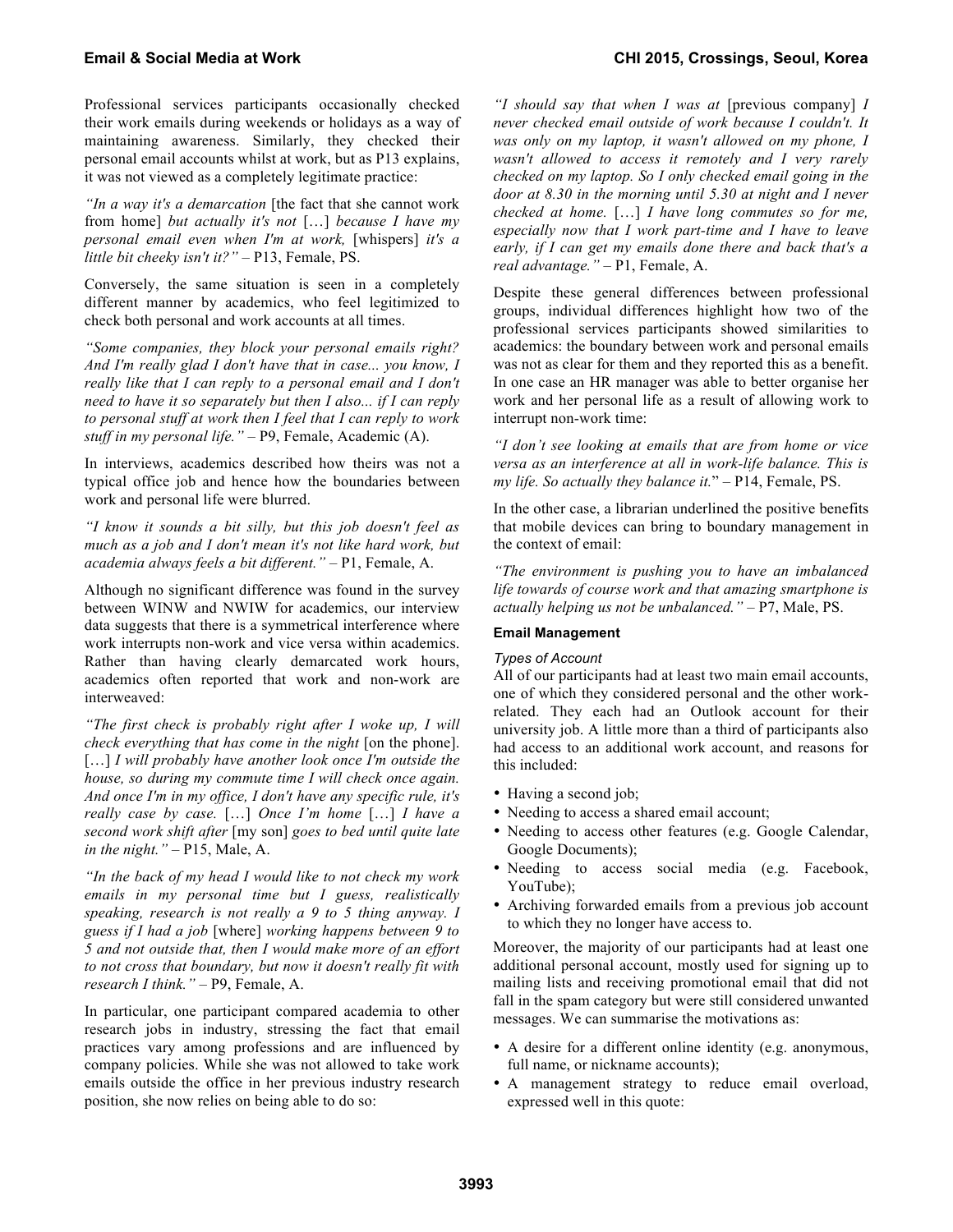*"For example, if you apply online to something and then, you know, I don't want my email inbox to be uploaded with a lot of rubbish, then I use a different account, and I use that account just whenever I need it.* [...] *Because then I don't want to be bombarded by all this commercial and promotion stuff."* – P14, Female, PS.

### *Email Accounts On Smartphones*

Eleven respondents used their phone to check both personal and work accounts (all academics and two of the professional services staff). Five participants (the remaining professional services staff) accessed only their personal email account from mobile devices. Of the participants who accessed both work and personal accounts on their phone, five of them accessed the two types of account through separate applications. Of these five, four were Android users and the remaining owned an iPhone. Android users used two separate applications (one for work accounts and the other for personal accounts), while the iPhone user had two Internet browser bookmarks for the different accounts. When asked why, she explained that:

*"I did used to have an app and then messages came up straight away but I would find that anytime that I would look at my phone I'd see messages unread and I'd always want to check and I don't always want to being doing that when I'm on my phone. Sometimes it's best not to know all the time if you have an unread message."* – P6, Female, A.

Four participants, all of whom were academics, accessed both account types from the same application on their phone, signifying they did not separate their personal and work inboxes.

# *Email Accounts On Computers and Tablets*

Three participants (of which one was a professional services participant) had personal email synchronised to the same desktop application they used to access work emails in the office. The majority of participants instead checked their personal account at work through a browser window or tab, which they always left open. Of these, only one participant (a professional services participant) also had notifications enabled for their personal account, as a Firefox plug-in. Three participants also anecdotally mentioned having a tablet: one did not use it for accessing emails (P15, Male, A); one used it to check both work and personal emails (P14, Female, PS); and another used it only to access personal emails (P10, Female, A).

### **Device Management**

### *Checking Habits*

Most participants used their phones primarily at home, when commuting, when socialising, at weekends and on holidays. Computers were mainly used in the office, or at home only if work had to be done. Only two participants did not use their phone at home to check emails, using instead a computer or a tablet. Respondents explained that it was faster to check on their phone because, along with always being at their fingertips, it helped fill up moments

when one is bored, such as when commuting. One academic reported that using her smartphone meant she was: "*more in touch with what's going on more immediately than what I used to be before I got my new phone*" (P8, Female, A).

However, our interviews indicate that smartphones can intrude even in the most private of moments, and lead to work interfering with non-work, as highlighted by the questionnaire. For example, some participants use smartphones to check emails first thing in the morning when waking up and even in the bathroom:

*"I get up, check my email, in bed, check my email on the toilet, check my email downstairs, maybe whilst I'm having breakfast, walk to work, generally don't check my email while I'm actually walking, when I'm waiting for the train, on the train, maybe in the lift getting up to work. Maybe then at work, then on the train on the way home, in front of the TV, during dinner, yeah, that's about everything I think."* – P5, Male, A.

### *Smartphones vs. Computers*

Overall, our participants were happy to use their smartphone for scanning through new emails and saw clearing their inbox as a way of dealing with an overloaded account.

*"*[On my phone] *I sometimes just look at my emails and delete all the* [spam] *ones at night so that I think 'oh when I go in in the morning then I won't have to do that at work and my inbox will be a bit more clear.'*" – P8, Female, A.

*"I check my email very frequently* [on my phone]*, especially to get rid of all the spam."* – P5, Male, A.

In addition the majority of respondents explained they generally only reply on their phone if it is an urgent or quick matter, because they find "*having a little keypad is not very good for writing long things*" (P11, Male, PS).

While all academics accessed both work and personal email through their phone, only two professional services participants had both personal and work accounts on their mobile devices – the same ones who have permeable boundaries between work and non-work. Only two academics and one professional services participant used their phone to manage most of their emails, including replying, explaining that "*it's just quicker*" (P4, Female, A).

### *Notifications*

We found a substantial difference in the way devices are used when we asked about notifications: while all but one had work email notifications enabled on their computers, more than half of our participants chose to not be interrupted by email notifications on their phone. In fact, they either disabled them completely; consciously disabled them during certain hours; disabled pop-up/sound notifications that would increase the number of interruptions; or limited them only for particular senders or specific accounts.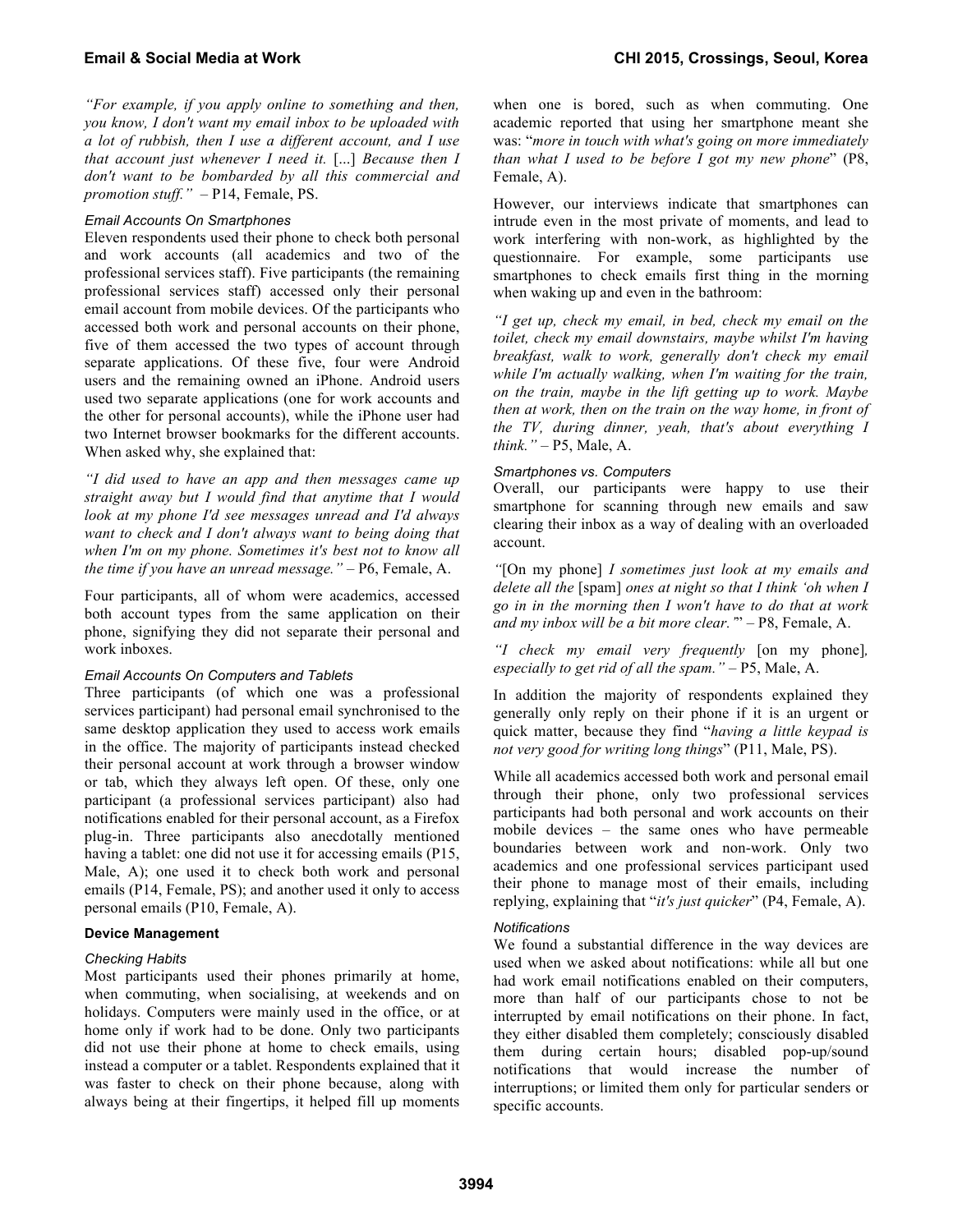*"No I turned* [notifications] *off, it's really annoying* […] *when I'm not at work I don't like being alerted about emails coming in. If I want to check my emails I'll check it, but I don't really like being alerted."* – P16, Female, A.

Interestingly, one participant, used her phone as a notification centre that triggered her to check directly on her computer while at work because "*it's a nice big screen and it's a nicer interface to sort of read the emails with"* (P8, Female, A).

## **Boundary Management Challenges**

The interviews revealed situations where it was not possible to maintain clear boundaries between work and personal email, despite using devices for only one type of account or not checking emails at certain times. While weekends are generally considered personal time which require less checking "*'cause I know that most people are not at work*" (P16, Female, A), work emails might be dealt with as an exception for urgent matters, one participant explaining "*if I am on a deadline it can interfere*" (P4, Female, A).

P10 underlines a boundary management issue that can arise during holidays because not everyone has the same time off work:

*"If I'm going on holidays not everybody is going at the same time and sometimes they really need something urgent and I feel they cannot wait."* – P10, Female, A.

Similarly, working part-time can also force people to deal with work emails during non-work time:

*"Our students, they aren't part-time and because I take Fridays and Mondays off, if they need something on a Friday then I don't check again until Tuesday, that's a long time for them to wait. So I guess it's like yes my life is carrying on in a different way but other people's lives they also have needs and I have a responsibility to them.*  $" - P1$ , Female, A.

Participants reported receiving complaints at home when work interrupted their personal life:

*"It does irritate my partner. Like if we're in front of the TV and she's playing on a game on her phone and I check my work email then that would irritate her 'cause [...] she sees it like me being in work rather than spending time with her."* – P5, Male, A.

Even when participants tried to keep personal and work email accounts separate there were two cases of interference between work and non-work, again suggesting individual differences. One participant used Gmail for their personal account, but also got work notifications because it is automatically linked to features used primarily for collaborative work (e.g. Google Documents). Another participant's work account received personal messages from her close family/friends who chose to use it "*because they know that I see it more often*" (P10, Female, A).

### **Cross-Device Issues**

Despite continuous improvements in technology, users still experience problems related to cross-device interaction that are mostly a result of technical issues. For example, several respondents reported feeling frustrated when email applications on different devices did not synchronise properly (e.g. an email sent on one device was not shown in the sent folder on the other device).

Another issue raised was related to cross-device task completion. Users who relied on messages being marked unread as a strategy to remember to do something, had trouble keeping track of their inbox to-do list because when they scanned emails on their phone while travelling to work these messages would then be marked as read and they would then forget to act upon them once they arrived in the office.

*"What I'll do on my phone is* […] *I'll go into my work email* […] *at night time and then I'll say 'I'll sort all those tomorrow when I go to work' but because they're not marked as unread anymore, whenever I go to work I forget to reply to them because they're marked as read so I sort of feel I've handled them."* – P8, Female, A.

Other technical issues mentioned refer to tabs [11], a recently added feature in Gmail, which automatically sort new emails depending on the type of message. As of August 2014, the five tabs are: 'primary', 'social', 'promotions', 'updates' and 'forums'. Despite appreciating this feature on the web client, users lamented the extra work it involved on other platforms where the filtering system did not work:

*"I think* [Gmail tabs] *are good because generally the social stuff I'm not that interested in and the promotional stuff is mainly spam.* […] *It's interesting because when I access my same account on my phone it doesn't have those filters, so it's just all in one block.* […] *With the phone I need to delete things that are near the top* […] *because that's getting in my way, whereas on the browser account because I've already filtered out those things I can just leave them there."* – P5, Male, A (an iPhone user with Gmail synced to Mail app).

*"The online account creates three tabs, social, commercial, promotion, which is actually quite helpful for me, which I don't have here* [Thunderbird] *but I use quite a lot there because it divides stuff so I just go on the social tab and delete most of the things, I go to the third tab and I delete most of the things."* – P7, Male, PS.

### **DISCUSSION**

This study extends previous research by providing insights into how different professional groups in the same organisation manage work and personal emails using different devices and how this impacts the way they manage the boundary between work and non-work. Initial findings from this study were reported in [5]. By triangulating the interview data with the findings from the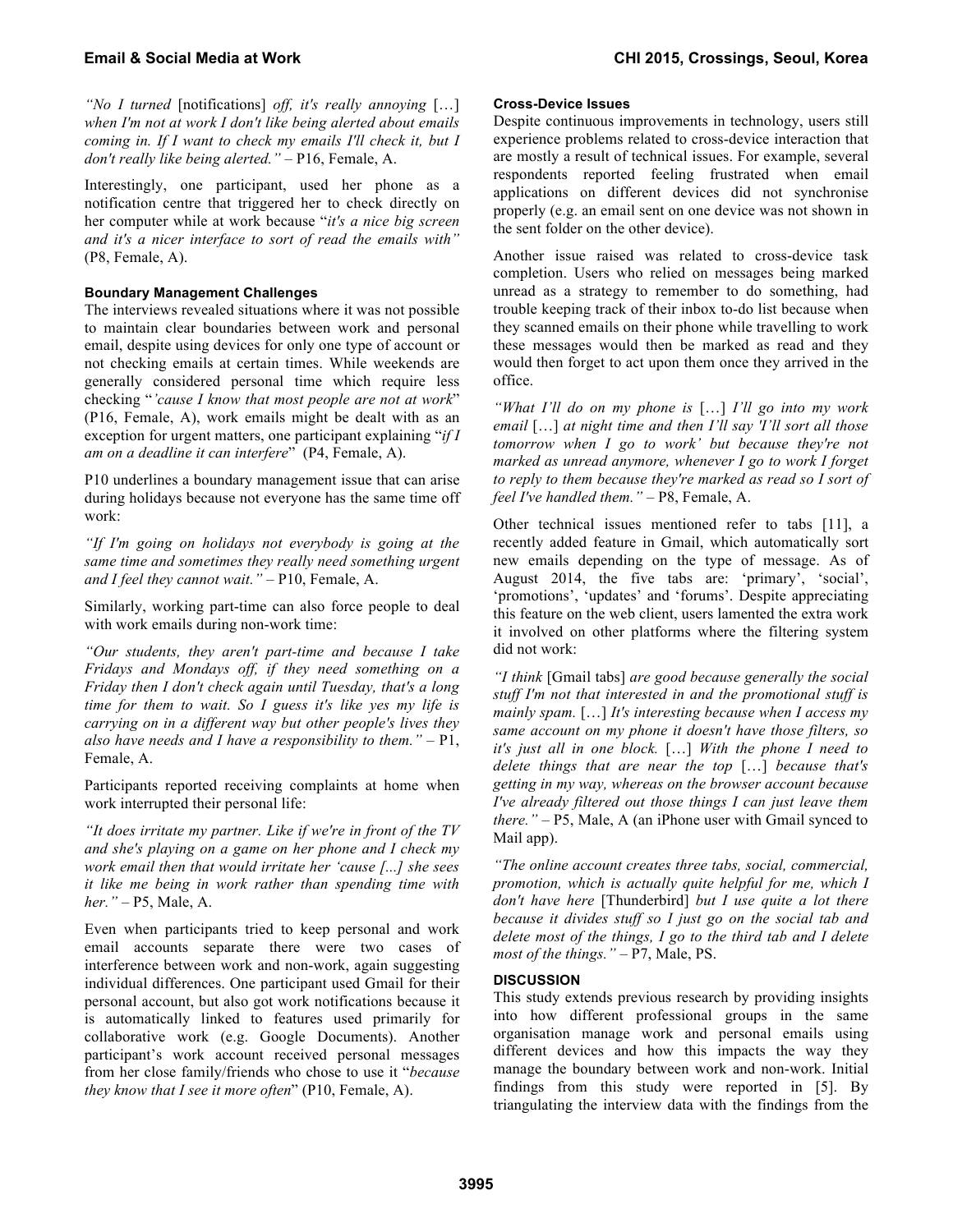Work-Life Indicator questionnaire, several novel findings come out of the study. First, we show that, other than just individual preferences, professional context also has a large impact on email practices: when, where and how people manage emails and the impact these have on work-home boundaries. Second, we find that some users rely on *microboundary* email practices to support their transitions between work and personal life.

### **Profession Influences Email and Work-Home Boundary Management**

Our study confirms Dearman et al.'s [8] findings that working environment influences people's boundary management practices and extends them to different professional groups. We found that both professional services staff and academics allow non-work emails to interrupt work, for both convenience as well as emergencies. However, there is a significant difference between the two groups in the extent to which work email interferes with non-work: in the interviews, academics report having symmetrical interference between work and non-work, whereas professional services staff report having an asymmetry and work does not tend to interfere with nonwork.

We found that professional services participants generally have a work culture that rigidly separates work and nonwork. 'Working 9 to 5' means they do not need to access work emails in their private time and there are fewer work interruptions during non-work time. In contrast, academics do not consider themselves to have a 9 to 5 job and have more permeable boundaries between work and non-work. Academics often reported that they needed to be available for work during personal time, particularly if they worked part-time, and for some this also extended to when they were on holiday. A potentially negative consequence is that academics reported work interrupting non-work more often than professional services participants and this is supported by the results of the Work-Life Indicator questionnaire.

A few exceptions were found in the patterns of interference between work and non-work typical of professional service staff and academics. Two professional services participants reported having symmetrical interference more similar to academics; and two academics said that they did not allow work to interrupt non-work as much as their peers. These exceptions can be partially explained by a personal preference in how to manage work-home boundaries. This does not mean however, that the working environment does not influence their behaviour. P1 in particular illustrated the importance of organizational culture on email management when comparing her previous research job in industry, where she was not allowed to check work emails outside the office, with her current academic role, where she benefitted from being able to manage her emails on her commute to and from work.

In summary, we provide evidence that the symmetry of interference between work and non-work email

management is a function of job type, which had previously only been hypothesised [18]. Capra et al. [3] also found an asymmetrical imbalance between work and personal life, but they did not distinguish between professional groups, nor did they consider the consequences of these interruptions. We found in our survey that work interfering with non-work led to complaints by other members of participants' households, and this was especially true for academics. This comes as no surprise, given that academics are known for having more challenging work-home boundaries compared to some other professions, due to the overarching work culture that goes beyond individual universities.

We also found that there is a difference in the way professional groups used smartphones to access their different email accounts. All academics used their privately-owned phone to check both personal and work accounts, supporting research that has argued that phones are sometimes considered both personal and work devices [8]. In contrast, only two professional services participants accessed their work email accounts on their phone. Participants had a tendency to use their devices in specific locations: smartphones were primarily used to access emails at home and on the move (e.g. on public transport), but usually not in the office; computers were primarily associated with work activities. The fact that only professional services staff restricted their email to personal accounts on their phones suggests that smartphones are considered differently between the two professional groups. In addition, confirming our finding that smartphones intrude even in the most private of moments, Pielot et al. [26] found that the number of emails received on smartphones is correlated with stress from receiving work emails after work. Moreover, we are able to confirm that Matthews et al.'s [20] findings are still valid after five years where people generally still use their phones to triage their email, and computers respond to messages, despite the fact that mobile behaviours are said to have changed over the course of that time [9].

### **Micro-Boundaries to Minimise Interruptions**

Our study indicates how, in general, interviewed professional services participants are positioned towards the segmentation end of the work-home boundary continuum (i.e. have more rigid boundaries), while interviewed academics are placed more towards the integration end of the continuum (i.e. have more permeable boundaries). However, boundary management behaviours are context dependent and the pervasive nature of email and its accessibility across devices has increased the frequency of unexpected micro-role transitions, e.g. receiving a work email at home. We found these transitions can have negative consequences, such as participants reporting complaints in their household about their emails habits. The interviews show that, particularly within devices, users developed resilience strategies to help them minimise transitions between different work and home micro-roles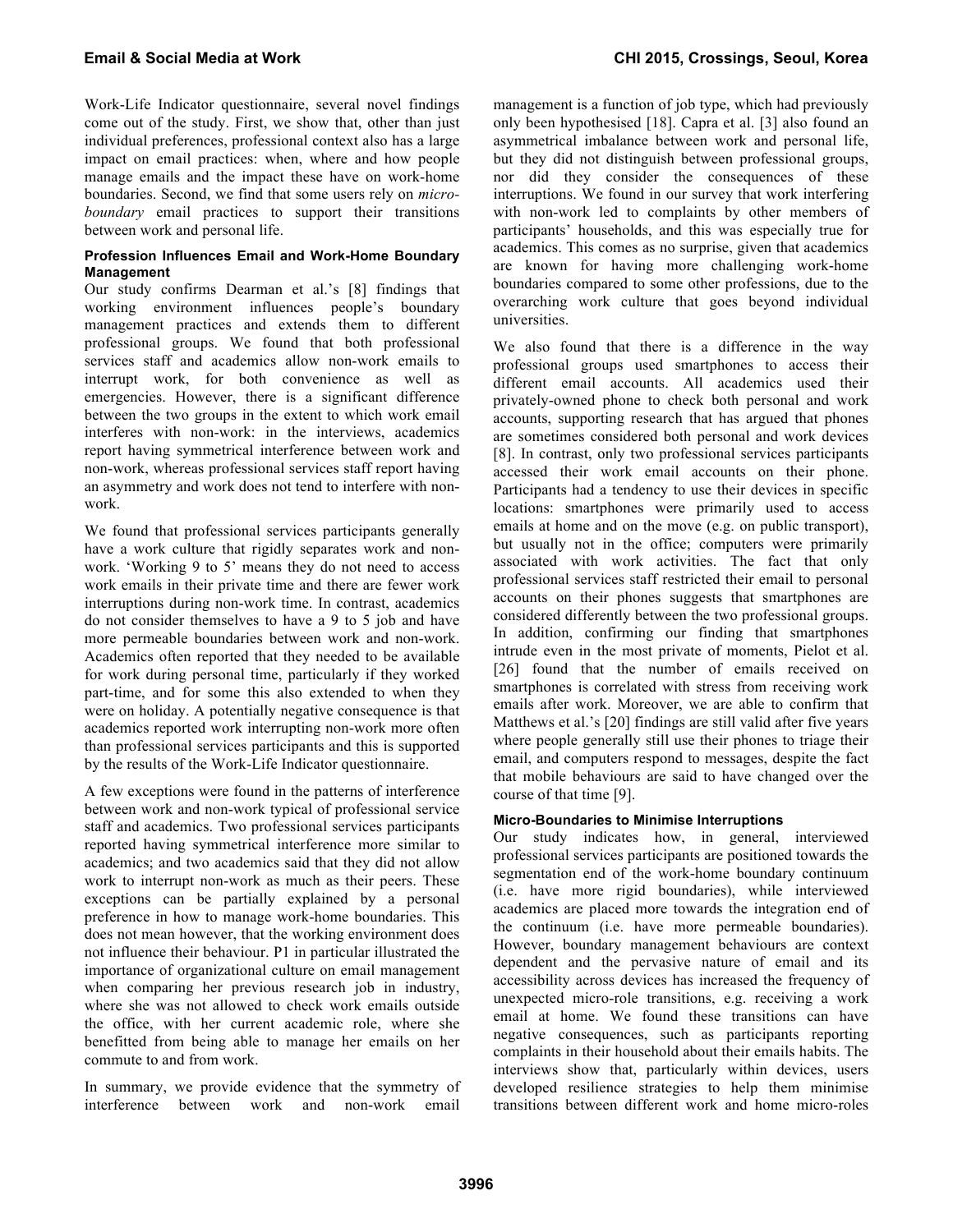and their associated negative effects. We describe these strategies as *micro-boundaries* and define them as:

*A strategy to limit the impact of micro-role transitions caused by cross-domain technology mediated interruptions.* 

Examples of micro-boundary strategies in email management that emerged from our interviews include:

- Checking personal and work emails on the same device (computer or phone) but on separate applications, thereby limiting the temptation of checking work emails during non-work time;
- Deliberately removing work email from their phone during time off, e.g. when on holiday;
- Creating dedicated folders for one domain in another domain account with automatic filtering, i.e. functionality that is similar to Gmail tabs.

All but three participants kept personal and work accounts separated while at work and used micro-boundary practices to switch between the two domains. We hypothesise that people who are highly engaged in their work and therefore suffer more from high levels of work interrupting non-work (such as academics) could benefit from these practices. More work is needed to explore micro-boundary practices within other professional groups to extend the novel findings presented in this paper.

### **DESIGN IMPLICATIONS**

Strategies to overcome the stressful effects of email need to take into account boundary management preferences and cross-device interaction, and be updated regularly to keep up with technological advancements. As a result of our findings, we propose a set of recommendations that rely on personalisation and customisation, as previously suggested by Cecchinato et al. [4], to minimise the negative consequences of email and support micro-boundary practices:

• *Setting contextual notifications based on locations and account type.*

Our results suggest that people have personal preferences about notifications depending on the type of account and where they are (e.g. home, office, commute). Jackson et al. [15] found that users react to 70% of emails within six seconds from being notified. By disabling notifications outside office hours (an example of micro-boundary practice) our users reduced the number of interruptions caused by email. Hence, we recommend creating smartnotifications that allow users to decide when to be notified and from which account, based on their location. This is especially important for users who prefer having all accounts synchronised to a single mobile application, because it would give them more control on when and where interruptions occur.

• *Automatically tagging email with device icons based on where they were first opened.*

Some participants complained that while at work they would forget to reply to emails which had originally been opened on a mobile device and thus got lost in the sea of messages. Enabling automatic tagging of emails with a device icon based on where they were first opened could enable users to re-arrange their inbox and address this issue.

# **CONCLUSION**

We have extended previous work on work-home boundary management and cross-device interaction by investigating the email practices of two professional groups at the same university. Despite the small sample size, our study shows differences between professional groups in terms of email and boundary management practices, and the way these are carried out on multiple devices. We found that the symmetry of interference between work and non-work reflects job function. Interviewed professional services staff typically have 9 to 5 jobs with rigid boundaries defined around working hours; interviewed academics have more permeable boundaries and report significantly more interference between work and non-work, which other studies have shown can result in increased stress. We therefore propose that people with more permeable boundary management styles create micro-boundaries to help them reduce micro-role transitions between work and personal domains, for example, using separate email clients for work and personal emails.

Overall, implications from this study may have a significant impact in areas beyond both email and a university context. As a result, further work could be completed in this direction to investigate how micro-boundary practices differ between other professional groups. More generally, we propose a set of design recommendations and argue that new email client features should be implemented to reduce the negative effects of email.

### **ACKNOWLEDGMENTS**

We thank Siân Lindley, Daniel Harrison and the reviewers for their helpful feedback. This work is funded by an EPSRC DTG studentship and supported by the EPSRC grant EP/K025392/1 Digital Epiphanies project.

# **REFERENCES**

- 1. Ashforth, B., Kreiner, G., and Fugate, M. All in a day's work: boundaries and micro-role transitions. *Academy of Management review 25*, 3 (2000), 472–491.
- 2. Braun, V. and Clarke, V. Using thematic analysis in psychology. *Qualitative Research in Psychology 3*, 2 (2006), 77–101.
- 3. Capra, R., Khanova, J., and Ramdeen, S. Work and personal e-mail use by university employees: PIM practices across domain boundaries. *Journal of the American Society for Information Science and Technology 64*, 5 (2013), 1029–1044.
- 4. Cecchinato, M.E., Bird, J., and Cox, A.L. Personalised Email Tools: A Solution to Email Overload? *CHI'14*